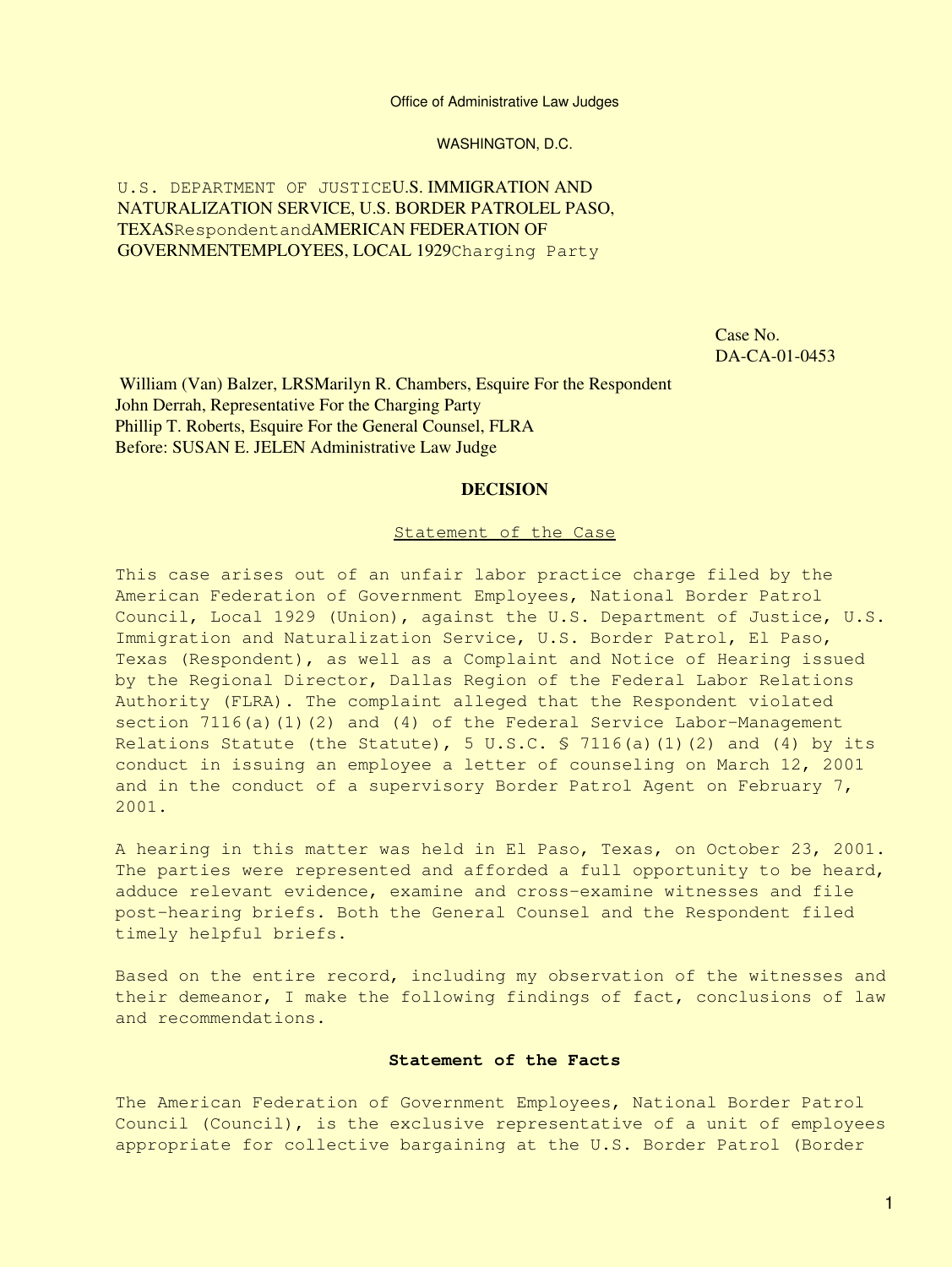Patrol). The American Federation of Government Employees, Local 1929 (Union), is an agent of the Council for purposes of representing employees at the Border Patrol, including employees at the El Paso Sector.  $(G.C. Ex. 1(d) and 1(f))$ .

John Derrah is a senior Border Patrol Agent stationed in El Paso, Texas. He also serves as second vice president for the Union, and in that capacity, among other responsibilities, represents employees during investigative interviews and other official proceedings. (Tr. 16, 18) On February 7, 2001, Derrah was assigned to the Paso del Norte processing center. When he arrived there, he was asked to attend a meeting with Hector Lara, supervisory Border Patrol Agent, and bargaining unit employee Flavio Landeros. Lara gave Landeros a written copy of the Weingarten rights and requested that he write a memorandum outlining a recent incident. Derrah agreed to represent Landeros during this matter and informed Lara that he would be requesting official time to represent Landeros. (Tr. 18-19, 21).

Following standard procedures, Derrah filled out a Form G-955, used to request official time. The form (G.C. Ex. 2) is addressed to Curtis Logan, Lara's acting supervisor, with the date/time of the request noted as 02-07-2001, 11:05. Derrah requested four hours of official time since he was not sure if he would have to return to the El Paso office to discuss the matter with management officials. (Tr. 21-22) Derrah's Form G-955 was returned to him by Logan in about 30 minutes and his request for official time had been approved. Derrah then began conducting his official Union business. (Tr. 24).

A short time later Lara approached Derrah and asked him if he didn't think two hours of official time would be sufficient. According to Derrah, he said no since he didn't know where he was going to have to travel, if they were going to have to travel and what exactly they were going to have to do in order to accommodate this request. (Tr. 25-26) Lara then said that Derrah had withdrawn his request for union time. Derrah denied this. Lara then said Derrah's request for union time was withdrawn. (Tr. 25-26).

Lara's version is slightly different. Derrah's acting supervisor had brought the request for official time to him, as a permanent supervisor. He initially concurred with the request for four hours, but later reflected on the matter and decided to reduce the request by two hours since he felt four hours was an excessive amount of official time for this particular matter. (Tr. 71-72) Lara added the following to the official time request "Mr. Derrah was advised that a memorandum from Mr. Landeros should not take more than 2 hrs. Mr. Derrah advised that was not sufficient time. Mr. Landeros was asked to continue his duties on the line." (G.C. Ex. 2; Tr. 72) When Lara told Derrah that the request for official time was reduced, he did not recall Derrah telling him why he thought he would need the four hours. (Tr. 72-73) Lara denied that he ever told Derrah that he was withdrawing his request for official time. (Tr. 73-74) Lara testified that Derrah became agitated and upset about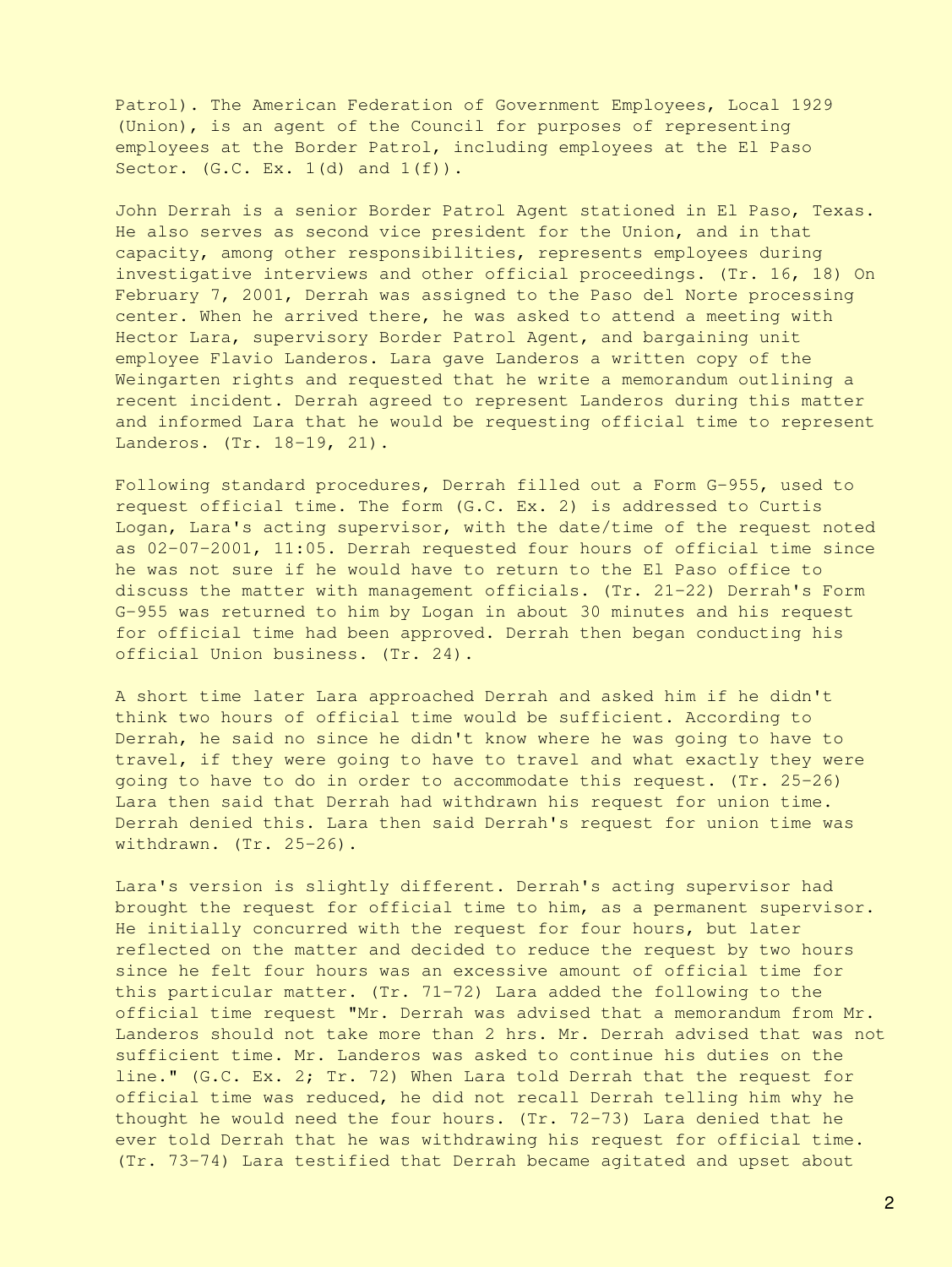his official time.

Following this discussion, Derrah then went to a supervisor's office, although it is used by both supervisors and unit employees, and started writing notes about what had happened. Lara followed him and instructed him to resume his normal duties. Derrah told Lara that he was interfering with his union activities, which Lara disagreed with. Derrah then said, "Well, we'll see who's competent." Lara asked if Derrah was calling him incompetent. Derrah said no, he wasn't calling him incompetent, but he was telling him that he intended to take action and "we'll see who is competent." (Tr. 28-29) Derrah then said he requested a lunch break. Lara asked if he wanted to take an enforcement lunch break. Derrah responded that he was entitled to a lunch break. Lara then asked if he was going to be performing union duties on his lunch break. Derrah said no. Lara then repeated his question in a sharp tone of voice. Derrah said no and left the office. Derrah was out of the office and Lara was standing in the doorway or just inside the office. Derrah turned around and walked back towards Lara and told him "furthermore, it's none of your business what I do on my lunch break." Derrah testified that he said this in a "stern" voice, but did not raise his voice. (Tr. 30-31).

Lara's version is similar although he denied that he asked Derrah twice if he was going to be performing union duties on his lunch break. He did admit he asked one time. (Tr. 74, 76).

Lara testified that he saw three Border Patrol agents and two detainees in the general area during this "confrontation" with Derrah. (Tr. 75) Derrah did not recall seeing anyone in the area, but it was possible. (Tr. 31). Both men were wearing the official U.S. Border Patrol rough duty (green) uniform. (Tr. 32).

After Derrah took his lunch break, Lara called him into his office and provided him with a written document about his Weingarten rights. He told Derrah that he was writing him up for insubordination and unprofessional and disrespectful behavior toward him. (Tr. 36) Later Lara told Derrah that he was no longer writing him up for insubordination but for unprofessional and disrespectful conduct. Lara said that when Derrah told him that it was none of his business what he did on his lunch break, that was being disrespectful toward him and he was going to write a memorandum and put it in his file. (Tr. 39). Derrah later received a copy of a Memorandum For Patrol Agent In Charge, El Paso Station, dated February 7, 2001, on the subject of Unprofessional Conduct of John G. Derrah. (G.C. Ex. 3; Tr. 39).

Derrah testified that, after receiving the February 7 Memorandum, he spoke with John Hubert, Field Operation Supervisor, El Paso Station, and Mr. Lara's supervisor. (Tr. 40-41) He told Hubert that the Union would probably be filing a grievance or an unfair labor practice charge and wanted him to be aware of it. (Tr. 42) Hubert told him he would look into the situation. Hubert later told him that the February 7 Memorandum had been rescinded. (Tr. 43).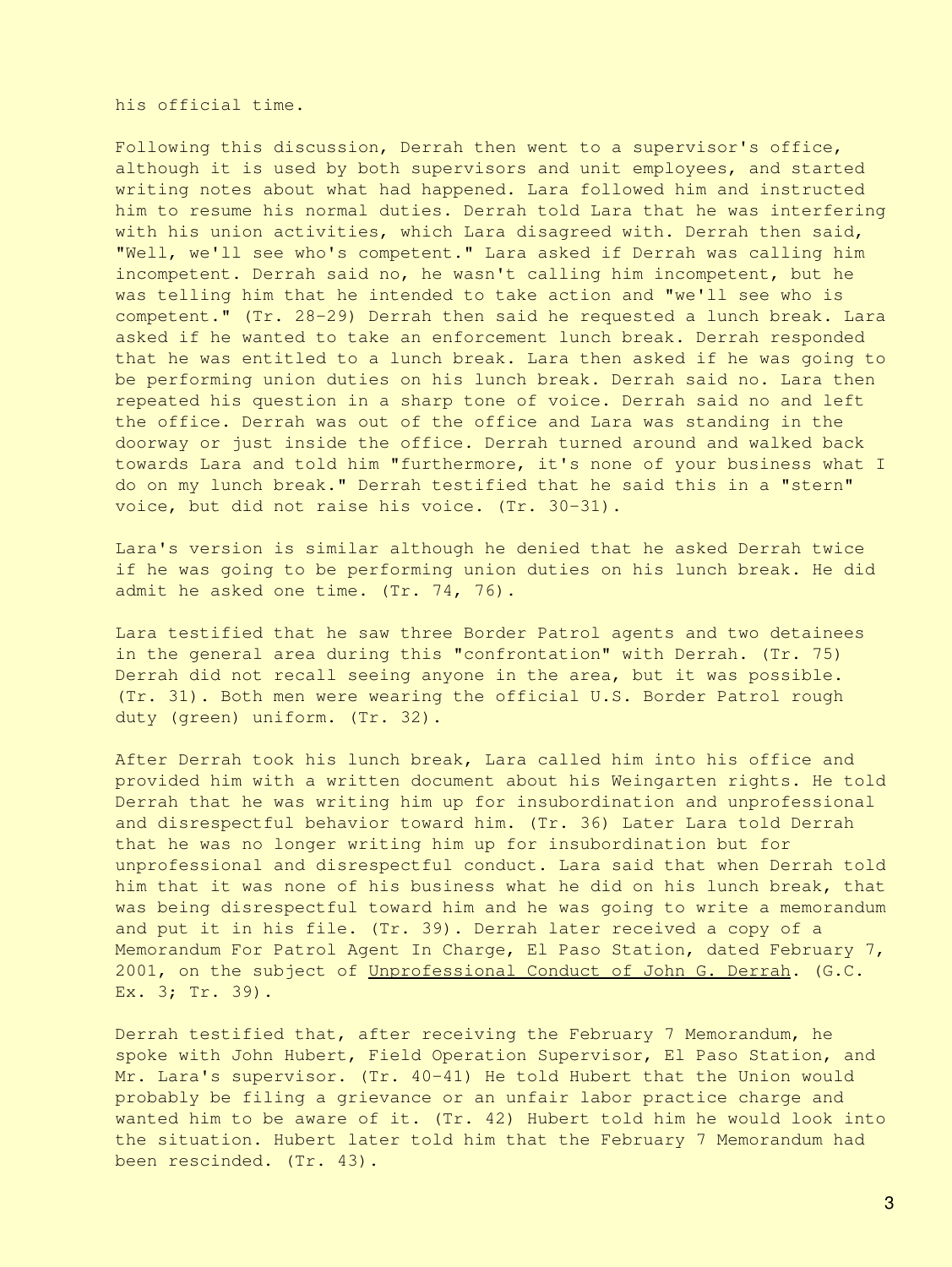On February 15, 2001, Lara, at the direction of Mr. Hubert, rescinded the February 7, 2001 memorandum. (Tr. 89; G.C. Ex. 4).

On March 9, 2001, the Union, by John Derrah, faxed a Charge Against an Agency to the Federal Labor Relations Authority, Dallas Regional Office. The charge was also faxed to the Chief Patrol Agent, U.S. Border Patrol, El Paso District on the same date. (G.C. Ex. 1(a)).

On March 12, 2001, Hector Lara reissued the Memorandum, at the direction of Mr. Hubert. (Tr. 90; G.C. Ex. 5) The Memorandum is again addressed to Patrol Agent In Charge, El Paso Station, but has a new subject of Confrontation with Union Official. The March 12 Memorandum repeats the earlier Memorandum, with two additional paragraphs. $(1)$  Lara testified that the first Memorandum was a disciplinary action but the second Memorandum was for a performance issue. Neither Memorandum is currently maintained in any working files involving John Derrah. Lara did give a copy of the March 12 Memorandum to John Derrah by placing it in his mailbox. (Tr. 90).

#### **Issues**

The issues in this case involve the conduct of John Derrah, bargaining unit employee and Union official, and Hector Lara, Supervisory Border Patrol Agent, on February 7, 2001, and the consequences that flowed from that conduct. The complaint alleges that the Respondent violated section  $7116(a)(1)$  of the Statute by:

On or about February 7, 2001, Respondent, by Lara, reduced the amount of official time which had already been approved for Derrah, told Derrah he must seek supervisory approval before speaking to a witness on the telephone regarding the matter about which he was assisting the employee, and repeatedly questioned Derrah regarding whether he would be conducting Union business over his lunch hour. $(2)$  (G.C. Ex. 1(d)).

The complaint further alleges that the Respondent, through Lara, violated section  $7116(a)(1)(2)$  and  $(4)$  by issuing a letter of counseling to Derrah on March 12, 2001. [\(3\)](#page-10-2)

#### **Discussion**

### General Counsel

Counsel for the General Counsel asserts that the Respondent violated section  $7116(a)(1)$  and  $(2)$  by counseling John Derrah for "unprofessional conduct" on February 7 and March 12, 2001. The General Counsel asserts that Derrah was engaged in protected activity and the remarks he made were not in any way of such "an outrageous and insubordinate nature" as to remove them from the protection of the Statute. *Department of the Air Force, Grissom Air Force Base, Indiana*, 51 FLRA 7, 11 (1995)(*Grissom AFB).* The General Counsel further asserts that the counseling memos at issue do constitute disciplinary action and therefore can form a basis for a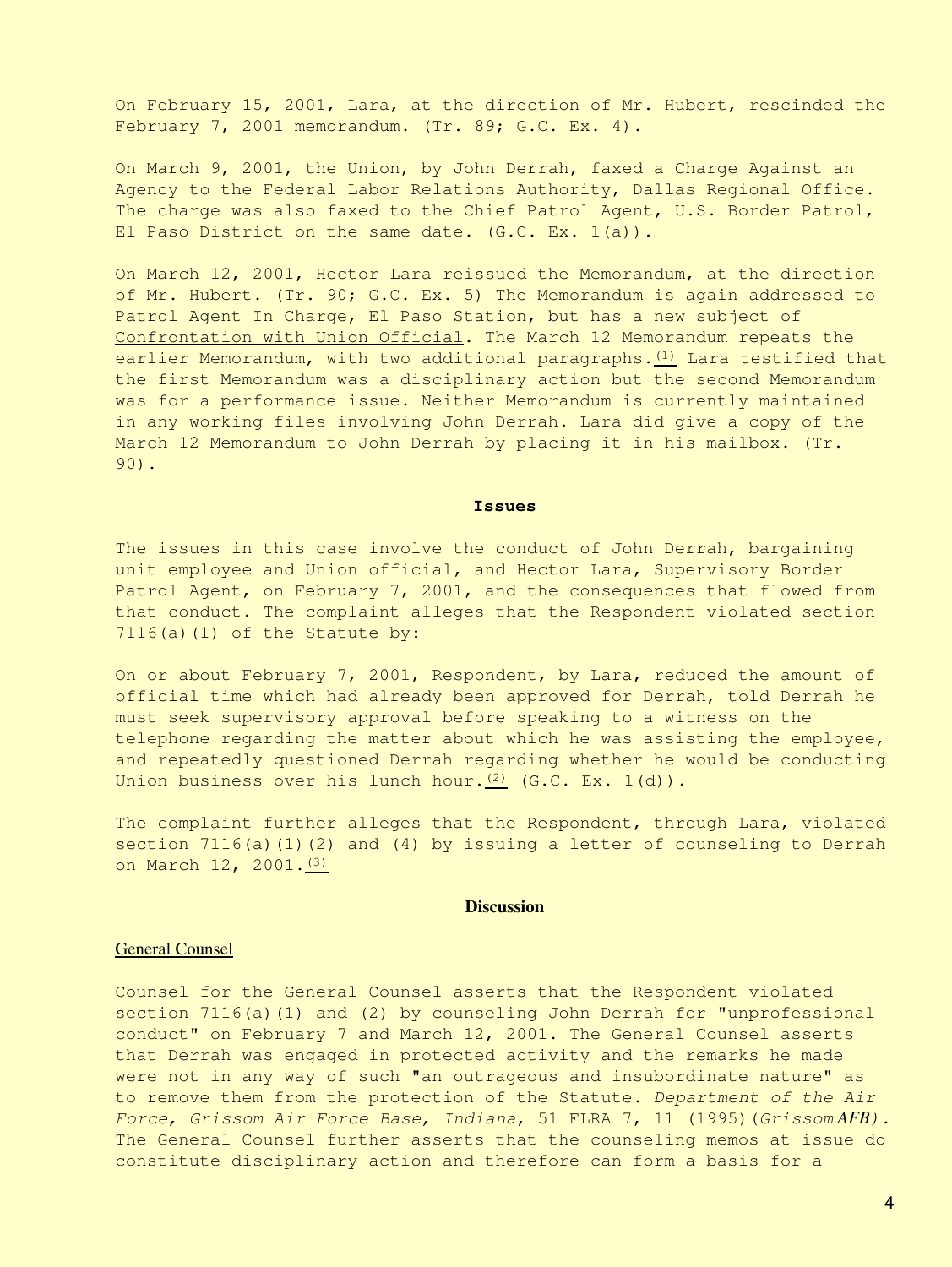violation of section 7116(a)(2) of the Statute. *U.S. Department of Veterans Affairs Medical Center, Northhampton, Massachusetts,* 51 FLRA 1520 (1996). Further the counseling memos restricted section 7102 rights and therefore violated the Statute. *Ogden Air Logistics Center, Hill Air Force Base, Utah,* 34 FLRA 834 (1990).

Counsel for the General Counsel further argues that the Respondent violated section 7116(a)(4) of the Statute by reinstating the counseling for John Derrah in retaliation for his having filed an unfair labor practice charge. The February 7 memorandum had been rescinded by Lara, at the direction of upper level management. Following the Union's filing the unfair labor practice charge in this case, Lara, at the direction of upper management, reissued the counseling memorandum on March 12, this time entitled Confrontation with Union Official. Using the *Letterkenny* analysis, the General Counsel asserts that Derrah was engaged in protected activity and this activity was a motivating factor in the issuance of the March 12 memorandum. Further, he disputes that the Respondent has presented any evidence to show that there was a legitimate justification for reissuing the memo. *Department of the Air Force, Air Force Materiel Command, Warner Robins Air Logistics Center, Robins Air Force Base, Georgia,* 55 FLRA 1201, 1205 (2000)(*Warner Robins AFB*).

Finally, the General Counsel argues that the Respondent violated section 7116(a)(1) of the Statute when its agent questioned John Derrah about whether he would be doing union business during his lunch break. Employees have a statutory right to engage in union activity during lunch and other non-work times. *Department of Commerce, Bureau of the Census,* 26 FLRA 719, 721 (1987). The General Counsel argues that asking Derrah whether he intended to do union work during his lunch break had a reasonable tendency to chill the free exercise of rights under section 7102 and argues that Lara's statement must be viewed in the context of the discussion regarding Derrah's use of official time.

#### Respondent

Respondent asserts that at the time of the confrontation between Derrah and Lara, Derrah was not acting in his capacity as a union official. Derrah was not taking the two hours of official time allowed him because he did not feel it was sufficient. He then asked for a "law enforcement break", which Lara granted. Derrah was not performing union business. Respondent further asserts that a supervisor's counseling of an employee regarding his concerns about the employee's behavior does not rise to the level of a formal disciplinary action. Lara further testified that he was not aware that an unfair labor practice charge had been filed when he counseled Derrah on March 12, 2001. Respondent asserts that Lara's conduct towards Derrah was not prompted in any way by anti-union animus and there was no violation of the Statute.

**Analysis**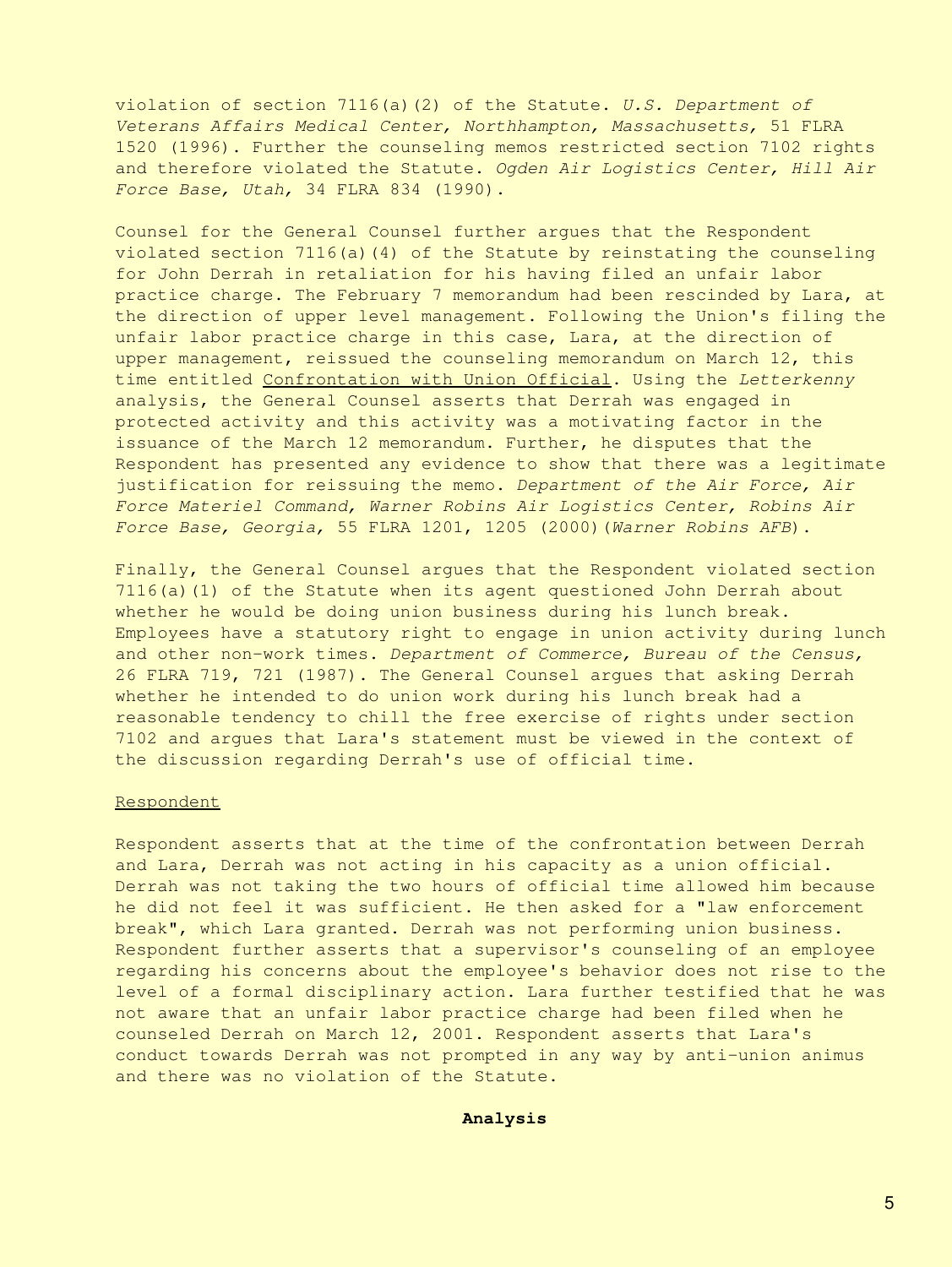Section  $7116(a)(2)$  of the Statute provides that it is an unfair labor practice for an agency "to encourage or discourage membership in any labor organization by discrimination in connection with hiring, tenure, promotion, or other conditions of employment[.]" Under the analytical framework set forth in *Letterkenny Army Depot*, 35 FLRA 113 (1990), in determining whether the Respondent violated section 7116(a)(2) of the Statute, the General Counsel must establish that the employee against whom the alleged discriminatory action was taken was engaged in protected activity and that consideration of such activity was a motivating factor in connection with hiring, tenure, promotion, or other conditions of employment. *Id.* at 118. If the General Counsel makes this required *prima facie* showing, the respondent may seek to establish, by a preponderance of the evidence, that there was a legitimate justification for its action and the same action would have been taken even in the absence of the consideration of protected activity. *Id.*

In this matter Derrah had been requested by a unit employee to represent him in an investigation, specifically to assist him in writing a report about a particular incident. Derrah, following the guidelines for requesting official time, filled out a request for official time and was originally granted four hours of official time. The problem started, however, when Supervisory Border Patrol Agent Lara reconsidered the request and then decided to reduce the official time amount to two hours. Although the witnesses disagree $(4)$  on whether or not Derrah "withdrew" his request for official time when the full four hours was reduced, it is clear that Derrah declined to continue his official Union business with only two hours of official

time. He, therefore, was told to return to his normal border patrol duties. Both Derrah and Lara were clearly upset and frustrated by the other's conduct. Parties in a collective bargaining relationship must be free to discuss differences vigorously and at times comment strongly on the merits of each other's position. Nevertheless agency representatives must be careful not to cross the line and make statements which would tend to interfere, coerce or intimidate employees in the exercise of their rights under the Statute. At the same time, employees must not engage in conduct of such "an outrageous and insubordinate nature" as to remove them from the protection of the Statute by constituting flagrant misconduct**.** *Department of the Navy, Naval Facilities Engineering Command, Western Division San Bruno, California*, 45 FLRA 138, 156 (1992)(*Naval Facilities Engineering Command*); *U.S. Air Force Logistics Command, Tinker Air Force Base, Oklahoma City, Oklahoma and American Federation of Government Employees, Local 916*, *AFL-CIO*, 34 FLRA 385, 390 (1990)(*Tinker AFB)*.

The first question then becomes whether Derrah was engaged in protected activity during his last discussion with Lara. Although he was not on official time at the time of the comments at issue, Derrah had clearly been dealing with Lara in his capacity as a Union official during the entire morning. He had been called into Lara's office for the specific purpose of representing unit employee Landeros and had made his official time request for that purpose. He and Lara then had a disagreement about the amount of official time and they were, in fact, discussing the use of official time. Respondent appears to argue that Derrah cannot be engaged in protected activity unless he is on official time. This, however, is clearly incorrect. *See Air Force Flight Test Center, Edwards Air Force Base, California,* 53 FLRA 1455 (1998)(Union representative disciplined for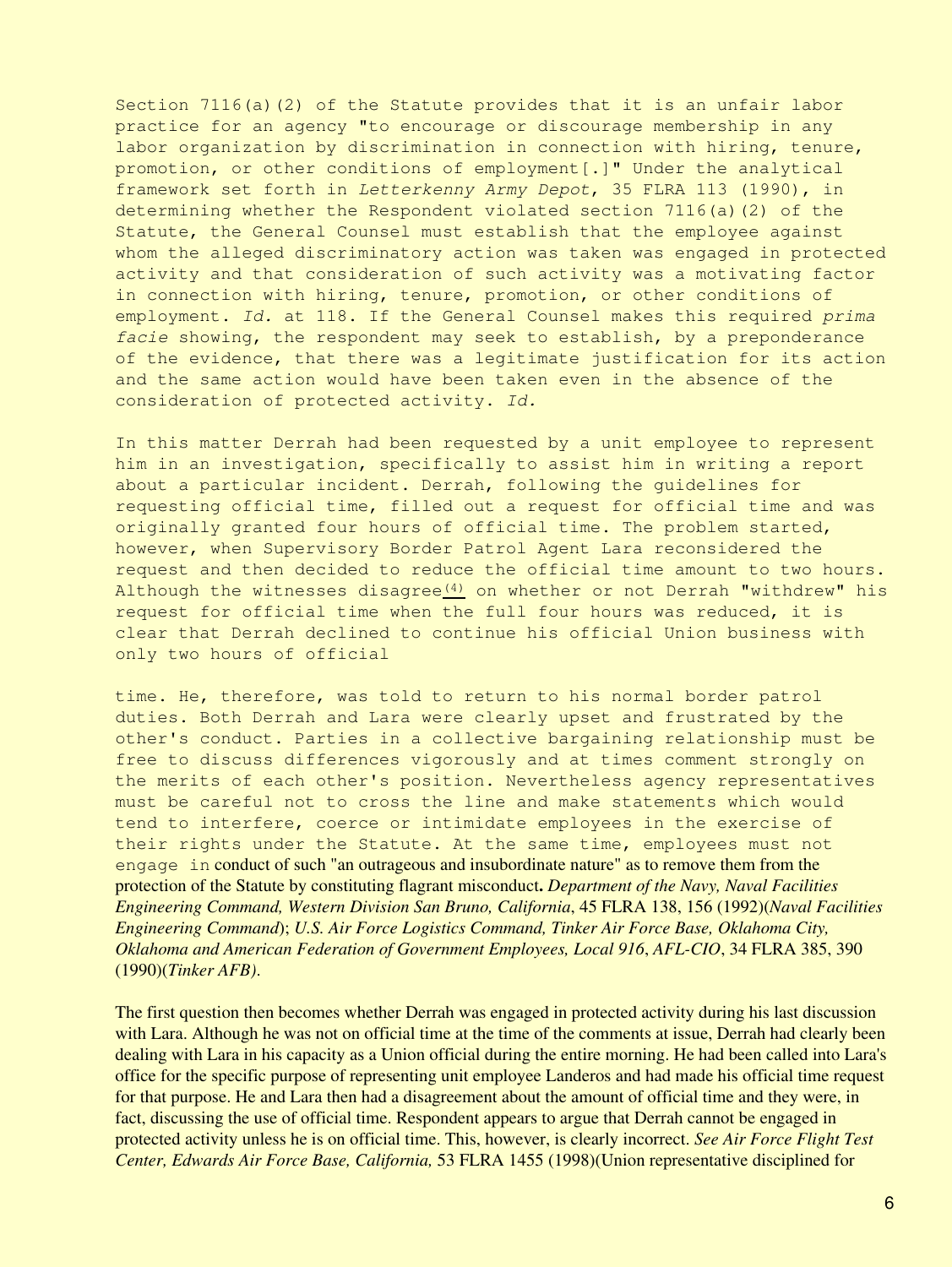conduct which occurred during discussion of request for official time prior to start of official time. Authority found that the conduct occurred during the course of protected activity.); *See American Federation of Government Employees, National Border Patrol Council and U.S. Department of Justice, Immigration and Naturalization Service, El Paso Border Patrol Sector,* 44 FLRA 1395 (1992)(*El Paso Border Patrol Sector)*(Authority found grievant was engaged in protected activity under section 7102 of the Statute when he sought approval of official time and Leave Without Pay requests in order to perform Union duties. Consequently, the remarks made by the grievant to the supervisor that led to the grievant's discipline were made during the course of protected activity and were themselves protected unless the remarks exceeded the boundaries of the Statute. $)(5)$  $)(5)$ 

The question then becomes whether Derrah's conduct and language were so intemperate and outrageous to be flagrant misconduct and thus removed from the protection of the Statute. Section 7102 of the Statute guarantees employees the right to form, join, or assist any labor organization, or refrain from such activity, without fear of penalty or reprisal. *El Paso Border Patrol Sector,* 44 FLRA at 1402. A union representative has the right to use "intemperate, abusive, or insulting language without fear of restraint or penalty" if he or she believes such rhetoric to be an effective means to make the union's point. *Naval Facilities Engineering Command,* 45 FLRA at 155 *(quoting Old Dominion Branch No. 46, National Association of Letter Carriers, AFL-CIO v. Austin,* 418 U.S. 264, 283 (1984)). Consistent with section 7102, however, an agency has the right to discipline an employee who is engaged in otherwise protected activity for remarks or actions that "exceed the boundaries of protected activity such as flagrant misconduct." *Tinker AFB*, 34 FLRA at 389 (citation omitted). Remarks or conduct that are of such "an outrageous and insubordinate nature" as to remove them from the protection of the Statute constitute flagrant misconduct. *Naval Facilities Engineering Command*, 45 FLRA at 156; *Tinker AFB*, 34 FLRA at 390.

In determining whether conduct can be considered flagrant misconduct the Authority has set forth relevant factors in striking the balance between the employee's right to engage in protected activity and the employer's right to maintain order and respect for its supervisory staff on the jobsite: "1) the place and subject matter of the discussion; 2) whether the employee's outburst was impulsively or designed; 3) whether the outburst was in any way provoked by the employer's conduct; and 4) the nature of the intemperate language and conduct." *Grissom AFB*, 51 FLRA at 12; *U.S. Department of Agriculture, Food Safety and Inspection Service, Washington, D.C.,* 55 FLRA 875 (1999)*(*colloquy between a management representative and union representative did not constitute flagrant misconduct); *Bureau of Indian Affairs, Isleta Elementary School, Pueblo of Isleta, New Mexico*, 54 FLRA 1428 (1998)(Union representative's business card did not constitute flagrant misconduct) and *El Paso Border Patrol Sector,* 44 FLRA at 1395 (Union representative calling supervisor "asshole" and "a space cadet" during private telephone conversations, while the grievant was off-duty, and did not involve any defamatory utterances).

In reviewing the totality of the confrontation, the evidence fails to show that Derrah's conduct was in any way flagrant misconduct and it therefore remained protected activity. Even though his final comment may have been overheard by other employees and/or aliens, there is no evidence that this comment had any effect, deleterious or otherwise, on the work environment. His comments to the supervisor were related to their immediate dispute regarding the necessary amount of official time. Although Derrah was agitated about the conflict, his remarks were not defamatory, derogatory or in any way "outrageous."

The March 12, 2001 Memorandum was in direct response to Derrah's conduct on February 7, which has been found to be protected. The Respondent has failed to show that Derrah's conduct was flagrant misconduct and therefore outside the protection of the Statute. Therefore issuance of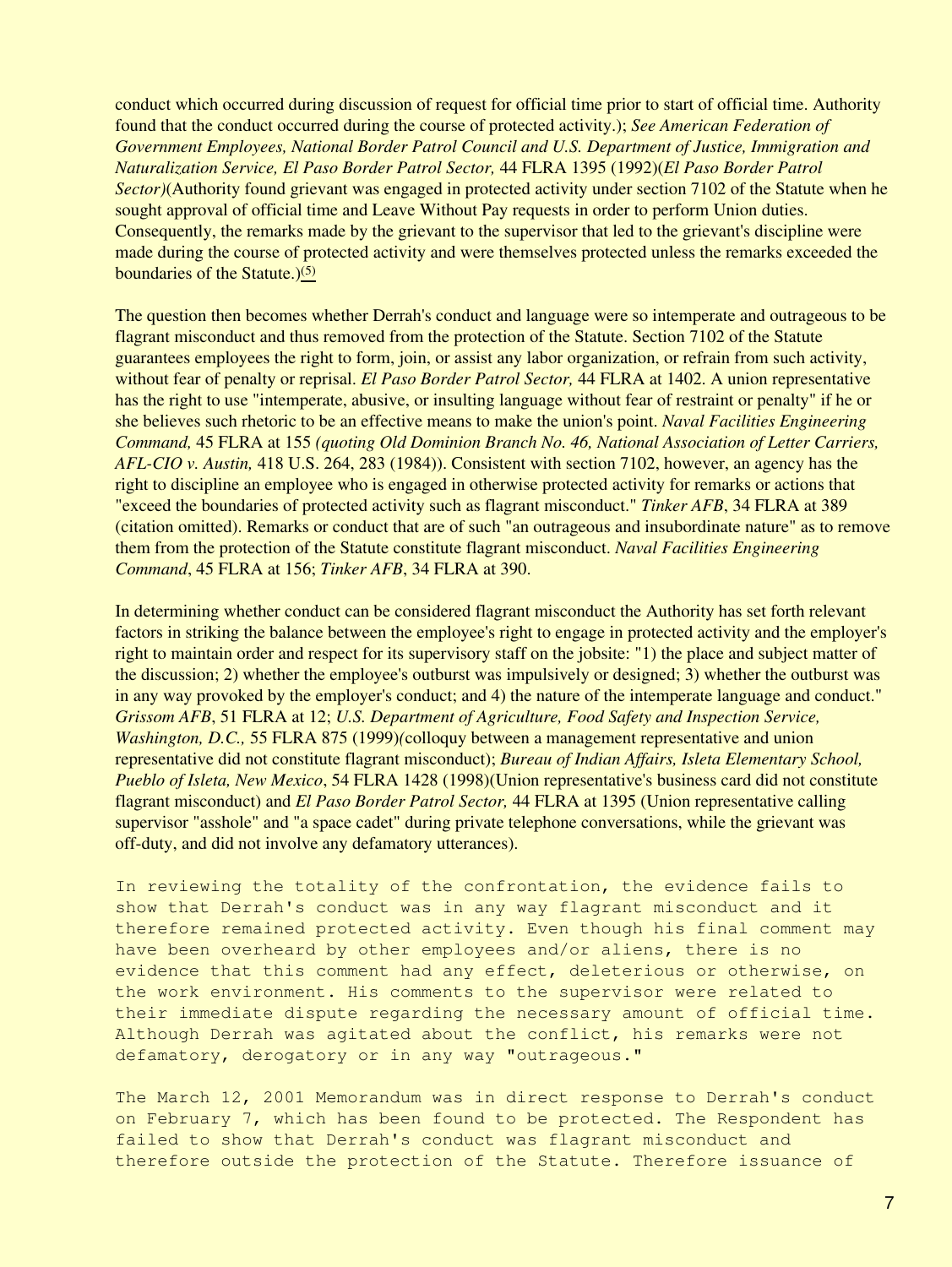the March 12 Memorandum was a violation of section 7116(a)(1) and (2) of the Statute.[\(6\)](#page-11-2)

In order to establish a violation of section 7116(a)(1) and (4) of the Statute, the Authority applies the same analytical framework it uses in alleged violations of section 7116(a)(2), found in *Letterkenny Army Depot,* 35 FLRA at 113. *Warner Robins AFB,* 55 FLRA at 1205.

In this matter the evidence clearly establishes that Derrah was engaged in protected activity in both his conduct on February 7, 2001 and in the filing of the unfair labor practice charge in this case on March 9, 2001. The February 7 Memorandum had been rescinded before the unfair labor practice charge had been filed. $(7)$  Three days later, the counseling is reissued, virtually the same as the initial Memorandum, with only a few additions. Further both Derrah and Lara testified that John Hubert, who did not testify, was involved in this process. Derrah testified that John Hubert told him that the Memorandum had been reissued because he filed the unfair labor practice. (Tr. 43) Lara testified that John Hubert directed him to reissue the Memorandum and that there was no reason the patrol agent in charge could not consider the memorandum for a performance issue. (Tr. 90).

The Respondent argues that the March 12 Memorandum was not a disciplinary action but concerned a performance issue regarding the manner in which a Union official spoke to his

supervisor. Whatever it is called, the Memorandum became a part of Derrah's performance record. Further it sets forth restrictions on behavior that is protected under section 7102 of the Statute. No convincing defense was presented to explain the reissuance of the Memorandum. Further the Respondent offered no explanation of the timing of the reissuance of the Memorandum, immediately following the filing of the unfair labor practice charge. It is concluded that the Respondent has not demonstrated, by a preponderance of the evidence, that there was a legitimate justification for its action and the same action would have been taken even in the absence of the consideration of protected activity. Therefore, I find that the issuance of the March 12, 2001 Memorandum violated section 7116(a)(1) and (4) of the Statute.

Finally, the General Counsel asserts that Respondent, through Lara, violated section 7116(a)(1) of the Statute by questioning Derrah whether he was going to do Union activity on his lunch break. Lara does not deny that he questioned Derrah, although he does deny that he did so more than once. I find whether he made the statement once or twice to be immaterial to the question of whether the comment violates the Statute. As stated above, section 7102 of the Statute guarantees employees the right to form, join, or assist any labor organization, or refrain from such activity, without fear of penalty or reprisal. *El Paso Border Patrol Sector,* 44 FLRA at 1402. Further parties with collective bargaining agreements must be free to engage in robust debate and to vigorously pursue their positions. And in this confrontation, I have found that the Union representative did not step outside the protection of section 7102 of the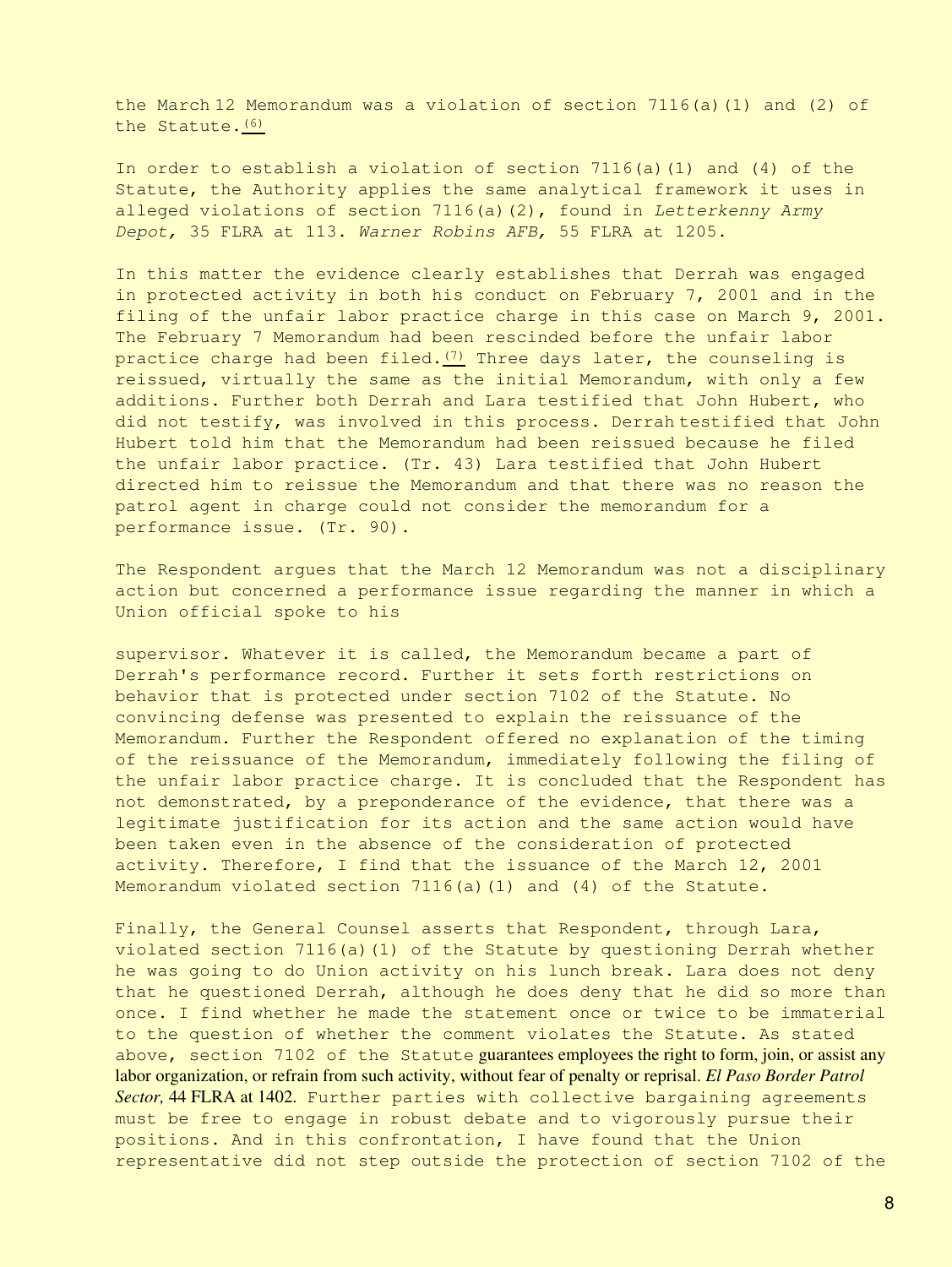Statute. The question then is whether the Respondent's agent engaged in activity in violation of the Statute. I find that he did not. Lara's comment, taken in the context of the entire discussion, was not coercive or threatening, noting that he did not request specific details beyond his simple question.

The legal standard for interpreting comments by agency officials under section  $7116(a)(1)$  is set forth in *Department of the Air Force, Ogden Air Logistics Center, Hill Air Force Base, Utah,* 35 FLRA 891, 895-96 (1990):

The standard for determining whether management's statement or conduct violates section  $7116(a)(1)$ 

is an objective one. The question is whether, under the circumstances, the statement or conduct tends to coerce or intimidate the employee, or whether the employee could reasonably have drawn a coercive inference from the statement. . . . In order to find a violation of section 7116(a)(1), it is not necessary to find other unfair labor practices or to demonstrate union animus. . . . While the circumstances surrounding the making of the statement are taken into consideration, the standard is not based on the subjective perceptions of the employee or on the intent of the employer.

(Citations omitted). See also *U.S. Department of Agriculture, U.S. Forest Service, Frenchburg Job Corps, Mariba, Kentucky*, 49 FLRA 1020, 1034 (1994).

In this matter I find that the statement was not such that an employee could reasonably have drawn a coercive inference from the statement. It was not threatening or intimidating and therefore not a violation of the Statute. I will therefore recommend dismissal of this allegation of the complaint.[\(8\)](#page-11-4)

In conclusion, a preponderance of the evidence establishes that Respondent has engaged in an unfair labor practice within the meaning of section  $7116(1)(2)$  and  $(4)$  of the Statute by issuing a counseling Memorandum to bargaining unit employee John Derrah because he engaged in protected activity under the Statute.

The General Counsel requests an additional remedy in this matter, specifically that a copy of the decision be furnished to Supervisory Border Patrol Agent Hector Lara.

The Respondent did not object to this remedy at the hearing, although it did not feel it was necessary. Since access to the entire decision making process may be helpful in deterring future violative conduct, I will recommend this additional remedy be included. *F.E. Warren Air Force Base, Cheyenne, Wyoming,* 52 FLRA 149, 161 (1996).

Based on the above findings and conclusions, I recommend that the Authority issue the following Order:

### **ORDER**

Pursuant to section 2423.41(c) of the Authority's Rules and Regulations and section 7118 of the Federal Service Labor-Management Relations Statute, it is hereby ordered that the U.S. Department of Justice, U.S.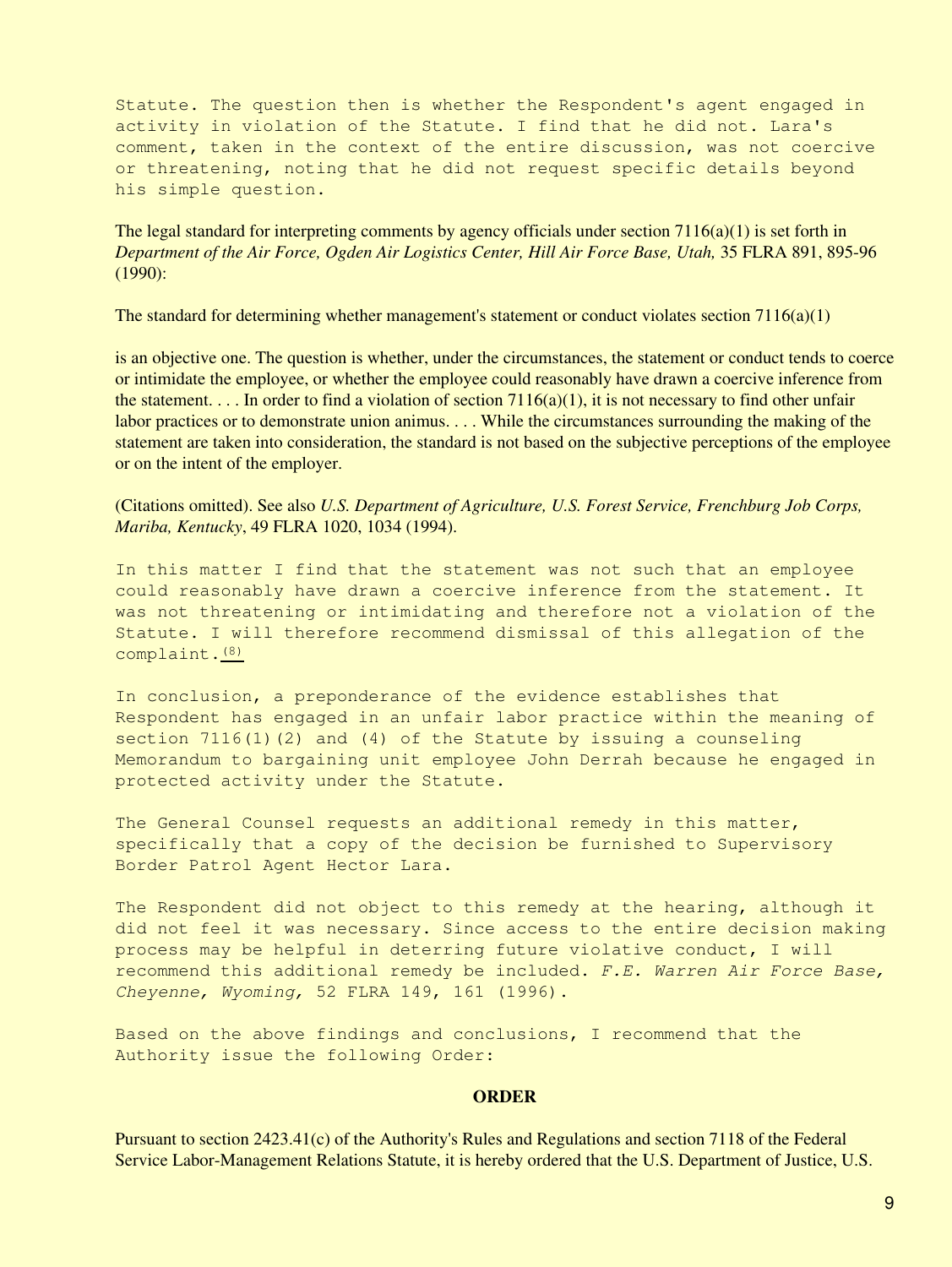Immigration and Naturalization Service, U.S. Border Patrol, El Paso, Texas, shall:

1. Cease and desist from:

(a) Counseling any Union Officer, or any other bargaining unit employee, for engaging in any activity protected by the Federal Service Labor-Management Relations Statute.

(b) Counseling or otherwise retaliating against any Union Officer, or any other bargaining unit employee, for filing unfair labor practice charges with the Federal Labor Relations Authority.

(c) In any like or related manner, interfering with, restraining, or coercing bargaining unit employees in the exercise of their rights assured by the Federal Service Labor-Management Relations Statute.

2. Take the following affirmative actions in order to effectuate the purposes and policies of the Federal Service Labor-Management Relations Statute:

(a) Rescind the counseling memorandum issued on March 12, 2001, to Union Officer John Derrah.

(b) Expunge any and all references to such counseling from all Service and Government records, including the Union Officer's personnel files.

(c) Delivery a copy of this Decision and Order to Supervisory Border Patrol Agent Hector Lara.

(d) Post at the U.S. Department of Justice, U.S. Immigration and Naturalization Service, U.S. Border Patrol, El Paso, Texas, where bargaining unit employees represented by the American Federation of Government Employees, Local 1929, are located, copies of the attached Notice on forms to be furnished by the Federal Labor Relations Authority. Upon receipt of such forms, they shall be signed by Luis E. Barker, Chief Patrol Agent, and shall be posted and maintained for 60 consecutive days thereafter, in conspicuous places, including all bulletin boards and other places where notices to employees are customarily posted. Reasonable steps shall be taken to ensure that such Notices are not altered, defaced, or covered by any other material.

(e) Pursuant to section 2423.41(e) of the Authority's Rules and Regulations, notify the Regional Director, Chicago Regional Office, Federal Labor Relations Authority, in writing, within 30 days of the date of this Order, as to what steps have been taken to comply.

Issued, Washington, DC, April 8, 2002.

SUSAN E. JELEN

Administrative Law Judge

\_\_\_\_\_\_\_\_\_\_\_\_\_\_\_\_\_\_\_\_\_\_\_\_\_

# **NOTICE TO ALL EMPLOYEES**

## **POSTED BY ORDER OF THE**

# **FEDERAL LABOR RELATIONS AUTHORITY**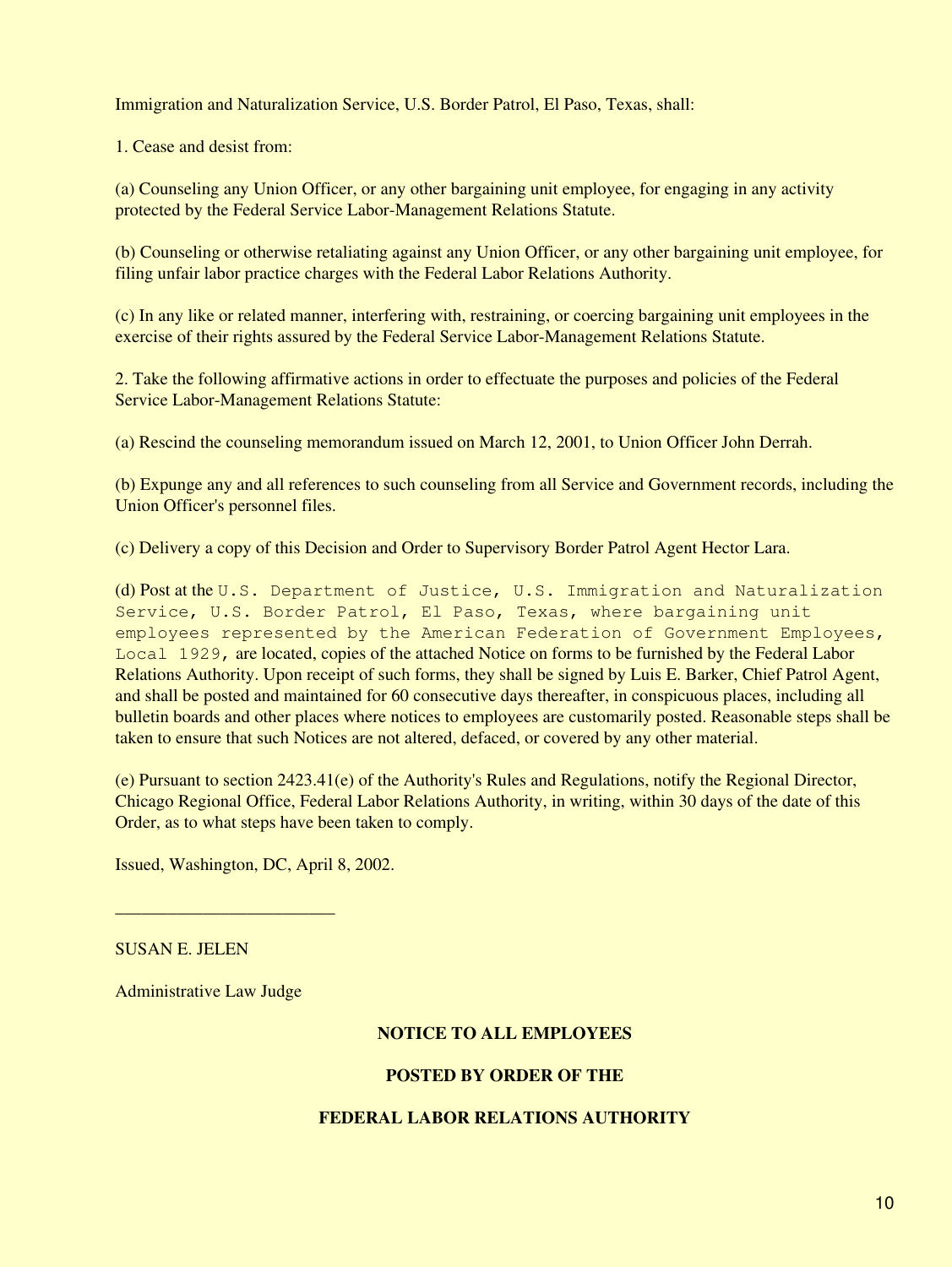The Federal Labor Authority has found that the U.S. Department of Justice, U.S. Immigration and Naturalization Service, U.S. Border Patrol, El Paso, Texas, violated the Federal Service Labor-Management Relations Statute, and has ordered us to post and abide by this Notice.

## **WE HEREBY NOTIFY OUR EMPLOYEES THAT:**

WE WILL rescind the counseling memorandum issued on March 12, 2001, to Union Officer John Derrah.

WE WILL expunge any and all references to such counseling from all Service and Government records, including the Union Officer's personnel files.

WE WILL NOT in any like or related manner, interfere with, restrain, or coerce our employees in the exercise of their rights assured by the Federal Service Labor-Management Relations Statute.

WE WILL NOT counsel any Union Officer, or any other bargaining unit employee, for engaging in any activity protected by the Federal Service Labor-Management Relations Statute.

WE WILL NOT counsel or otherwise retaliate against any Union Officer, or any other bargaining unit employee, for filing unfair labor practice charges with the Federal Labor Relations Authority.

(Respondent/Agency)

 $\overline{\phantom{a}}$  , and the set of the set of the set of the set of the set of the set of the set of the set of the set of the set of the set of the set of the set of the set of the set of the set of the set of the set of the s

Dated:\_\_\_\_\_\_\_\_\_\_\_\_\_\_\_\_\_\_By:\_\_\_\_\_\_\_\_\_\_\_\_\_\_\_\_\_\_\_\_\_\_\_\_\_\_\_\_\_\_\_\_ (Signature) (Title)

This Notice must remain posted for 60 consecutive days from the date of posting and must not be altered, defaced, or covered by any other material.

If employees have any questions concerning this Notice or compliance with its provisions, they may communicate directly with the Regional Director, Chicago Regional Office, Federal Labor Relations Authority, whose address is: 55 West Monroe, Suite 1150, Chicago, IL 60603, and whose telephone number is: (312)353-6306.

<span id="page-10-0"></span>1. A copy of the March 12, 2001, Memorandum is attached to this recommended decision as Exhibit A. In the Memorandum, Supervisory Border Patrol Agent Lara states that he informed Derrah at their meeting to discuss the manner in which he had spoken to his supervisor that "this would be an informal counseling and that this would become part of his performance record." (G.C. Ex. 5 at 2).

<span id="page-10-1"></span>2. In his presentation at the hearing and post-hearing brief, Counsel for the General Counsel only references Lara's conduct of questioning Derrah regarding whether he would be conducting Union business over his lunch house as a violation of section 7116(a)(1) of the Statute. No argument was made with regard to the other allegations of paragraph 14 of the complaint.

<span id="page-10-2"></span>3. Interestingly, Counsel for the General Counsel would find that the Respondent violated section 7116(a)(1) and (2) of the Statute on February 7 and March 12, 2001 when it counseled John Derrah for "unprofessional conduct." I do not find, however, that the complaint mentions the February 7, 2001 Memorandum, but instead